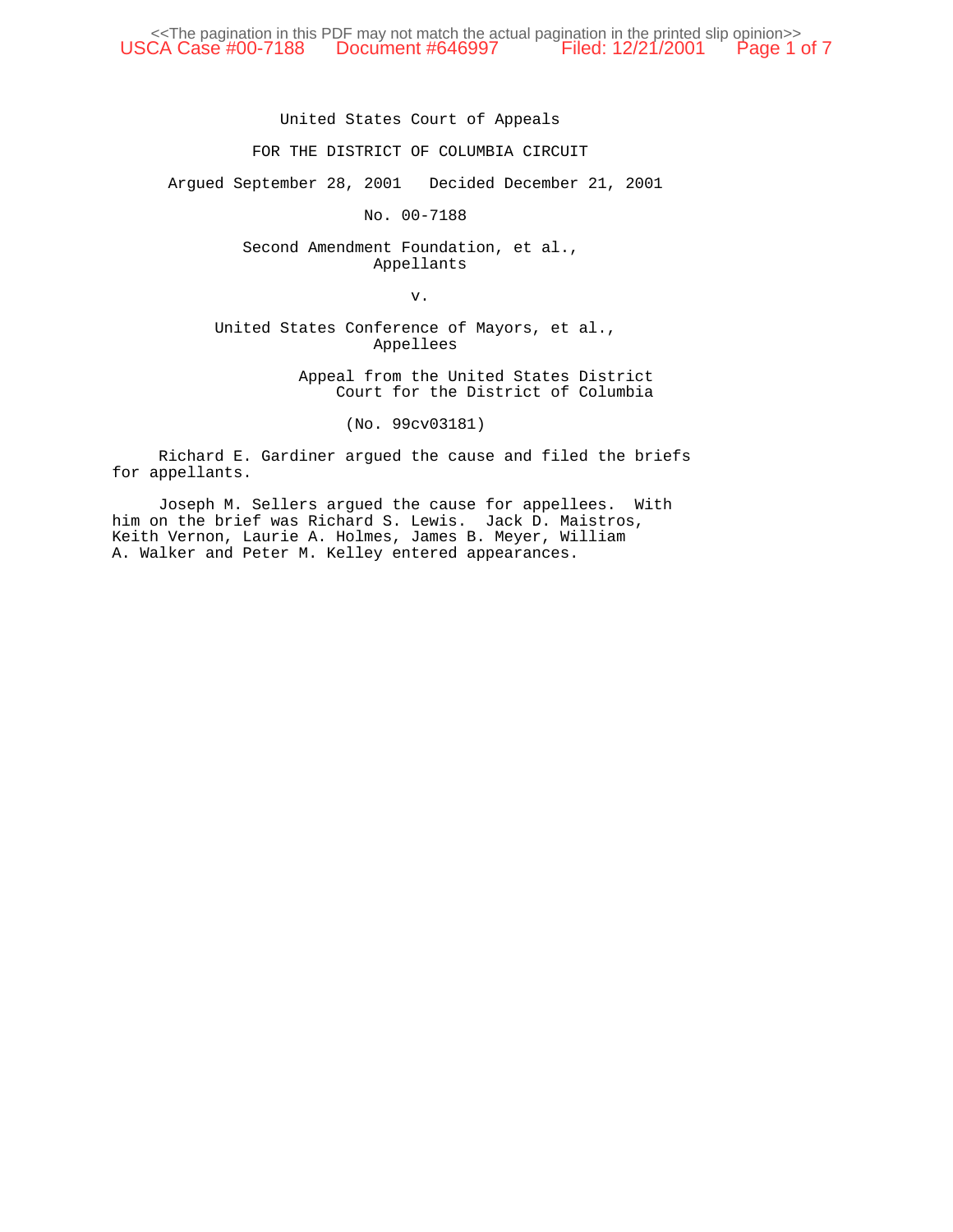Before: Edwards, Rogers and Tatel, Circuit Judges.

Opinion for the Court filed by Circuit Judge Tatel.

Tatel, Circuit Judge: In this action, firearm consumers and others, alleging deprivation of their First, Second, and Ninth Amendment rights, bring civil conspiracy claims against the mayors of twenty-two cities that filed damage actions against gun manufacturers and dealers. The question presented in this appeal is whether the mayors, none of whom resides in the District of Columbia, subjected themselves to suit here by discussing their litigation at a meeting held in the District. Because we agree with the district court that attending the meeting was insufficient to trigger the District of Columbia long-arm statute, we affirm its dismissal of the complaint.

I.

Beginning in 1998, cities across the country, including Boston, Chicago, New Orleans, and San Francisco, filed suits charging firearm manufacturers and dealers with creating and maintaining a public nuisance. According to the cities, the manufacturers and dealers "knowingly and recklessly market, distribute, promote, design and/or sell firearms in ways that facilitate the criminal use of firearms; circumvent federal, state and local laws; deceive the public about the dangers of firearm possession; fail to incorporate reasonable firearm safety features and warnings; and inadequately disclose the risks associated with firearms." Appellees' Br. at 3.

Appellants, the Second Amendment Foundation, Inc., the Shooters Committee on Political Education, Inc., and several firearm consumers and licensees who are members of one or both of these organizations--throughout this opinion, we shall refer to appellants as "SAF"--filed suit under 42 U.S.C. s 1983 in the United States District Court for the District of Columbia against the mayors of the cities that had sued gun manufacturers. SAF alleges that the mayors "conspired together" to bring these suits "for the purpose of bankrupting and otherwise harming" the manufacturers and dealers "as a result of the litigation costs of defending such civil actions."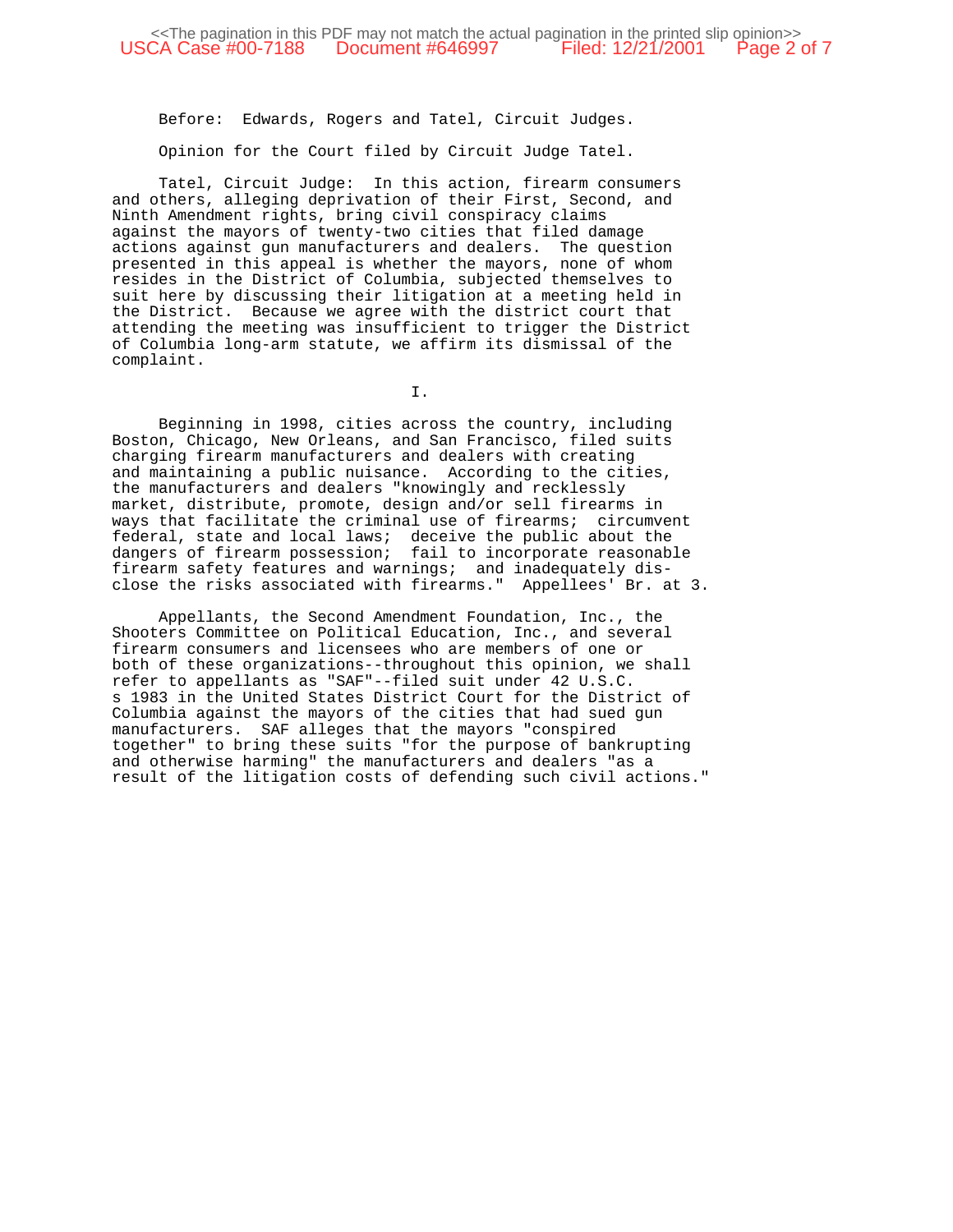Amended Compl. p 10. SAF further alleges that the lawsuits caused the manufacturers and dealers to raise prices or curtail sales of firearms, thereby violating SAF's First, Second, and Ninth Amendment rights, as well as its "right to engage in, and obtain the benefits of, interstate commerce." Amended Compl. p p 15, 17, 19.

The mayors, pointing out that none of them lives in the District of Columbia, moved to dismiss for lack of personal jurisdiction. In response, SAF asserted that the district court had jurisdiction under the District of Columbia longarm statute, which accords jurisdiction over persons who "transact[ ] business" in the District "directly or by an agent[.]" D.C. Code Ann. s 13-423(a)(1) (1995). As evidence that the mayors transacted business here, SAF pointed to the United States Conference of Mayors' web site, which reports that at the Conference's 67th Winter Meeting, held in the District of Columbia, the mayors discussed their litigation against gun manufacturers. According to the web site, "[i]n a session closed to the public, Philadelphia Mayor Edward Rendell led mayors in a discussion of gun-related legislative and litigation strategies." USCM 67th Winter Meeting, Mayors Exchange Information on Guns Issues, http://www.us mayors.org/USCM/meeting/jan27.htm (last visited Nov. 16, 2001). Mayor Rendell chairs the Conference's Gun Violence Task Force. 1999 Winter Meeting, Mayors Keep Focus on Gun Safety and Industry Responsibility, http: //www.usmayors.org/USCM/us\_mayor\_newspaper/documents/ 02 08 99/wintermeeting/8gun.htm (last visited Nov. 16, 2001). In another session, the mayors "focused on lawsuits previously brought against the gun industry by the cities of New Orleans and Chicago, and two new suits filed by Miami-Dade County and Bridgeport...." Id. The web site identifies four of the twenty-two mayors sued in this case as having participated in this session. Id.

Concluding that SAF's allegations fell "far short" of "the prima facie showing necessary to carry the burden of establishing personal jurisdiction," the district court dismissed the complaint pursuant to Federal Rule of Civil Procedure 12(b)(2). 3/13/00 Mot. Hr'g Tr. at 21. SAF now appeals.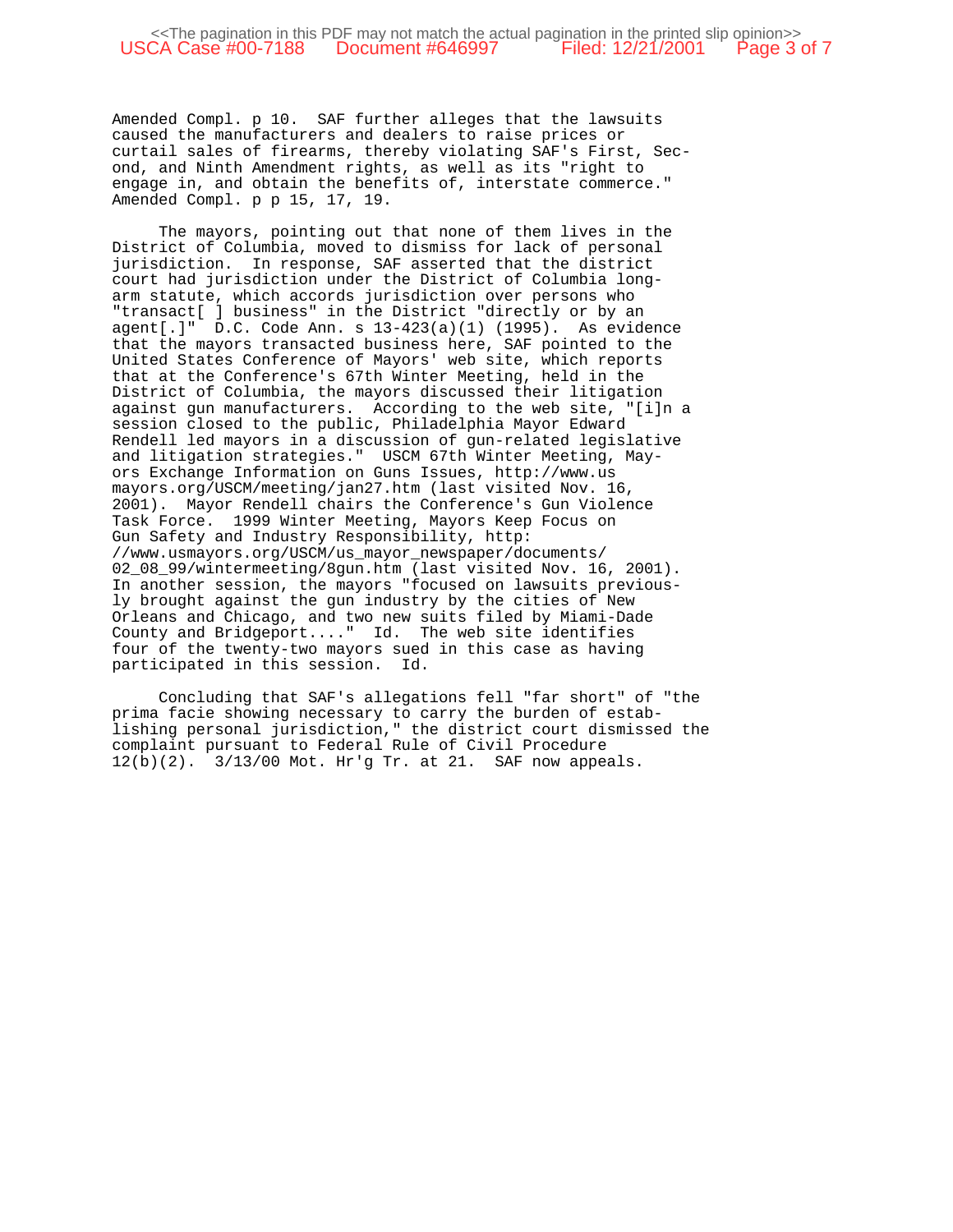## <<The pagination in this PDF may not match the actual pagination in the printed slip opinion>><br>CA Case #00-7188 Document #646997 Filed: 12/21/2001 Page 4 of 7 USCA Case #00-7188 Document #646997

Because the underlying facts are undisputed, this appeal presents only legal issues, so our review is de novo. See U.S. Titan, Inc. v. Guangzhou Zhen Hua Shipping Co., 241 F.3d 135, 150-51 (2d Cir. 2001) (stating rule for review of Rule  $12(b)(2)$  dismissal).

II.

In addition to defending the district court's dismissal for lack of personal jurisdiction, the mayors argue that SAF lacks Article III standing to maintain this action. Applying the principle that "there is no unyielding jurisdictional hierarchy," Ruhrgas AG v. Marathon Oil Co., 526 U.S. 574, 578 (1999), we begin and end with personal jurisdiction.

Under the District's long-arm statute, "[a] District of Columbia court may exercise personal jurisdiction over a person, who acts directly or by an agent, as to a claim for relief arising from the person's ... transacting any business in the District of Columbia[.]" D.C. Code Ann. s 13-423(a)(1) (1995). SAF relies on the "conspiracy theory" of personal jurisdiction, an application of long-arm jurisdiction pursuant to which a defendant's contacts with the forum consist of the defendant's conspiratorial activities. See Jungquist v. Sheik Sultan Bin Khalifa Al Nahyan, 115 F.3d 1020, 1030-31 (D.C. Cir. 1997) (applying conspiracy theory of personal jurisdiction to long-arm statute's "transacting business" provision); Edmond v. United States Postal Serv. Gen. Counsel, 949 F.2d 415, 424-425 (D.C. Cir. 1991) (discussing application of conspiracy theory of personal jurisdiction to long-arm statute's "causing tortious injury in the District" provision). Persons who enter the forum and engage in conspiratorial acts are deemed to "transact business" there "directly"; coconspirators who never enter the forum are deemed to "transact business" there "by an agent." D.C. Code Ann. s 13-423(a)(1) (1995); see Jungquist, 115 F.3d at 1030-31 (discussing theory that defendants satisfied either "transacting business" or "contracting to supply services" provision by conspiring to defraud plaintiff and breach contract, and by performing overt acts in furtherance of conspiracy, in the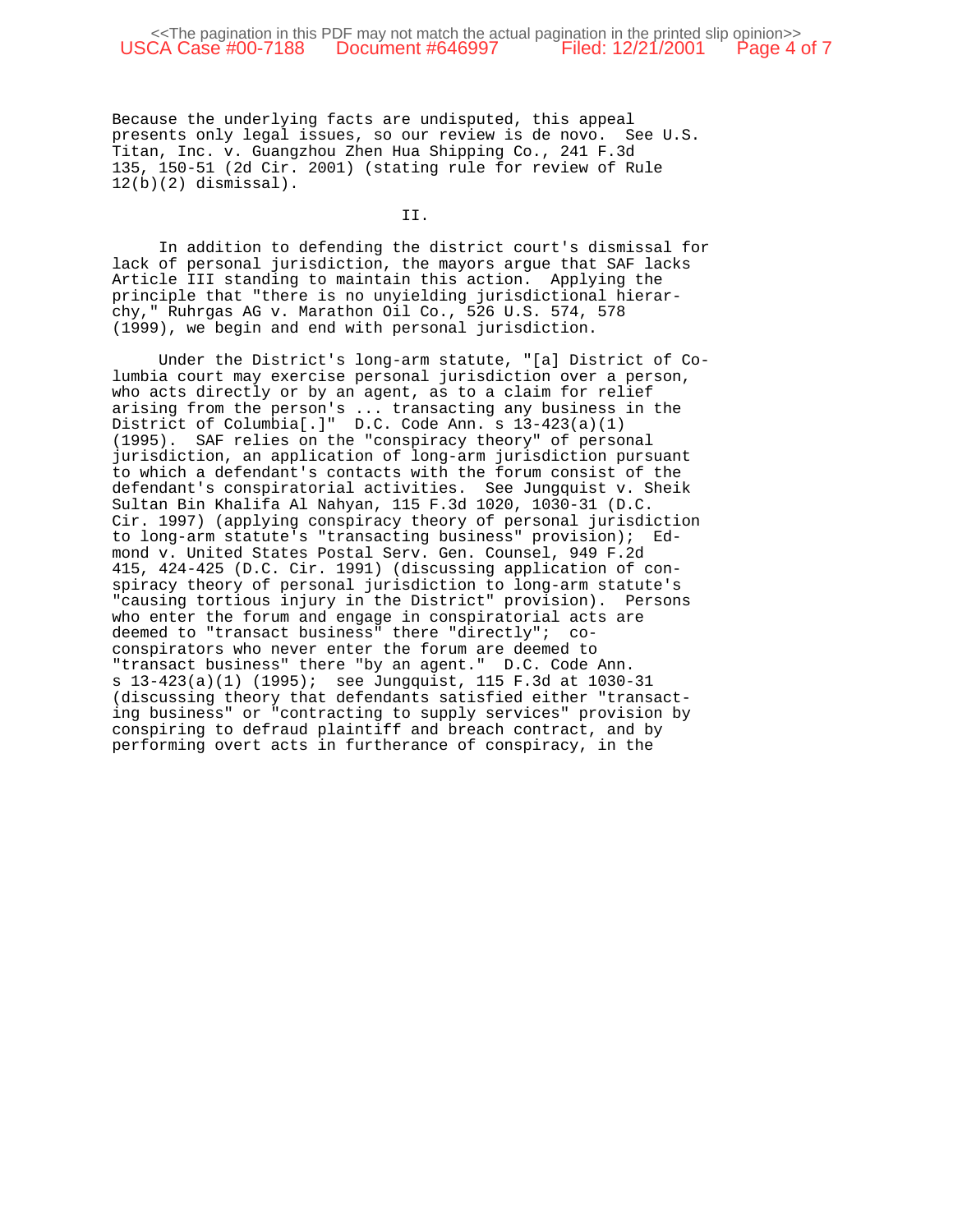District, and discussing extension of jurisdiction to coconspirators who did not enter the District); First Chicago Int'l v. United Exch. Co., 836 F.2d 1375, 1377-78 (D.C. Cir. 1988) (discussing theory that defendants satisfied "transacting business" provision by directing checks and wire transfers into and out of the District in furtherance of a check-kiting conspiracy, and discussing extension of jurisdiction to coconspirator who did not enter the District).

"[T]he general rule ... that a plaintiff must make a prima facie showing of the pertinent jurisdictional facts[ ]" applies to conspiracy-based jurisdiction. Id. at 1378. To prevail on its jurisdictional theory, therefore, SAF must make a prima facie showing of civil conspiracy. In the District of Columbia, civil conspiracy has four elements: "(1) an agreement between two or more persons; (2) to participate in an unlawful act, or a lawful act in an unlawful manner; (3) an injury caused by an unlawful overt act performed by one of the parties to the agreement; (4) which overt act was done pursuant to and in furtherance of the common scheme." Halberstam v. Welch, 705 F.2d 472, 477 (D.C. Cir. 1983). Since the "bare allegation of conspiracy or agency is insufficient to establish personal jurisdiction[,]" "a plaintiff must allege specific acts connecting [the] defendant with the forum[.]" First Chicago, 836 F.2d at 1378 (internal quotation marks and citations omitted).

According to SAF, the four mayors who attended the 67th Winter Meeting and the eighteen absent mayors whose cities also filed suit transacted business in the District within the meaning of the long-arm statute because they "conspired together" to "bankrupt[ ] and otherwise harm[ ]" gun manufacturers and dealers. Even assuming that suing manufacturers in order to bankrupt them would be unlawful, SAF has alleged no "specific acts" showing that the mayors agreed to file suit, let alone with such a purpose. The allegation that the mayors "conspired together" represents nothing more than a legal conclusion, which we have held "does not constitute the prima facie showing necessary to carry the burden of establishing personal jurisdiction." Naartex Consulting Corp. v. Watt, 722 F.2d 779, 787-88 (D.C. Cir. 1983) (holding that plaintiff's characterization of defendants as "alleged co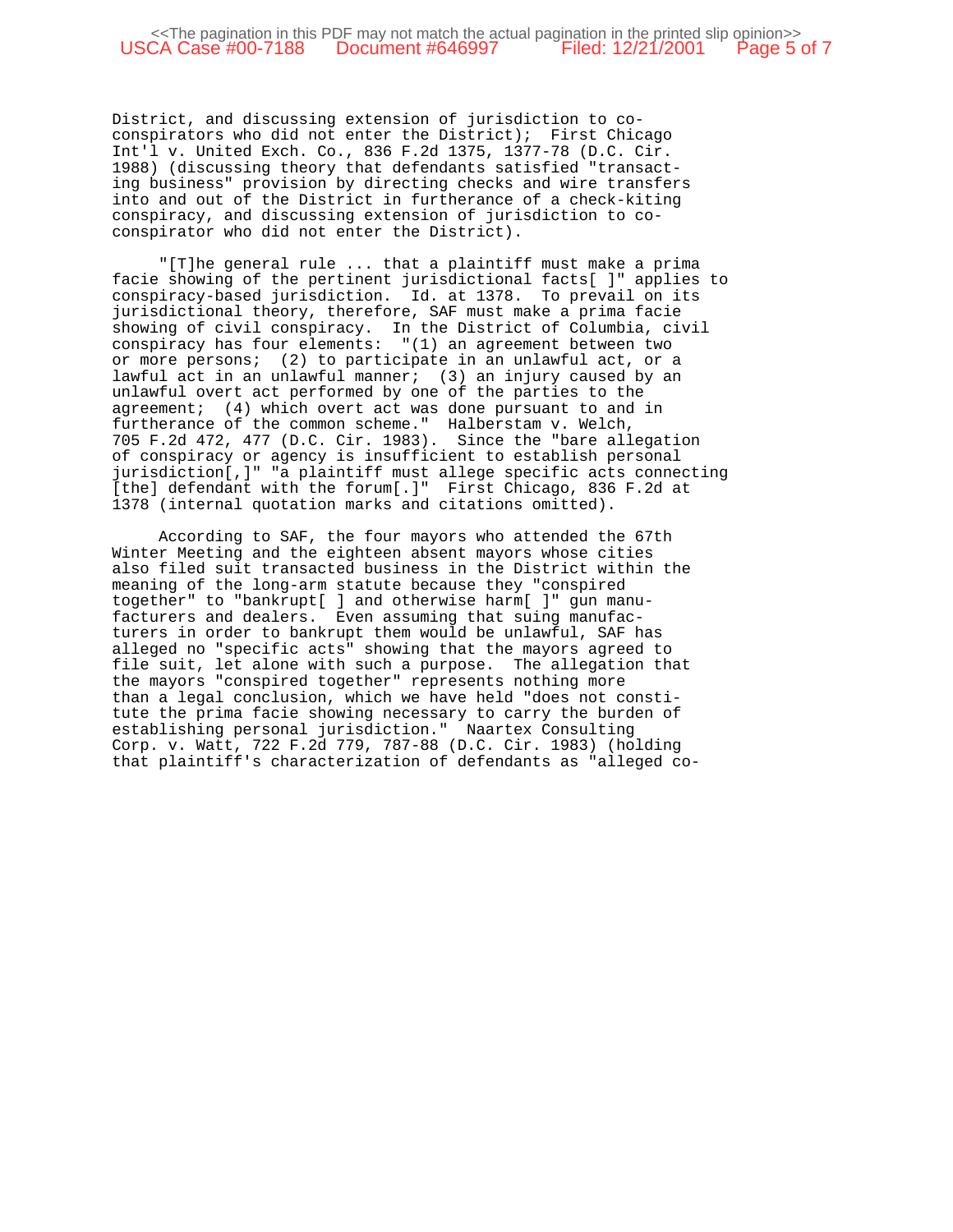conspirators" was insufficient "conclusionary statement"). The web site report that Mayor Rendell "led mayors in a discussion of legislative and litigation strategies" adds nothing. That the mayors discussed these strategies fails to show, as SAF must, that the mayors agreed to file lawsuits with an unlawful objective. Were we to conclude otherwise, people would be unable to meet in the nation's capital to discuss issues of concern without subjecting themselves to the jurisdiction of D.C. courts.

SAF also argues that the fact that multiple cities filed suit shows that the mayors entered into a conspiratorial agreement at the 67th Winter Meeting. Although SAF offered this argument in the district court and here at oral argument, it failed to do so in its opening brief, so we need not consider it. See, e.g., Tourus Records, Inc. v. DEA, 259 F.3d 731, 739 n.13 (D.C. Cir. 2001). In any event, the argument is unpersuasive. To begin with, some cities filed suit before the 67th Winter Meeting occurred. Moreover, the fact that the cities filed suit does not support an inference either that the mayors agreed to do so or, more to the point, that they reached any such agreement at a particular time and place and for the purpose of bankrupting gun manufacturers.

For all these reasons, we agree with the district court that SAF has failed to make a prima facie showing of the first two elements of civil conspiracy: "(1) an agreement ... (2) to participate in an unlawful act, or a lawful act in an unlawful manner." Halberstam, 705 F.2d at 477. We thus need not consider the mayors' argument that SAF failed to meet its burden as to the remaining elements of conspiracy, see id., nor their claim that exercising personal jurisdiction over them would violate principles of due process, see First Chicago, 836 F.2d at 1377 (observing that long-arm statute's "transacting business" provision "has been interpreted to be coextensive with the Constitution's due process limit").

III.

SAF next argues that even if it failed to establish a prima facie case, the district court erred in dismissing its suit before